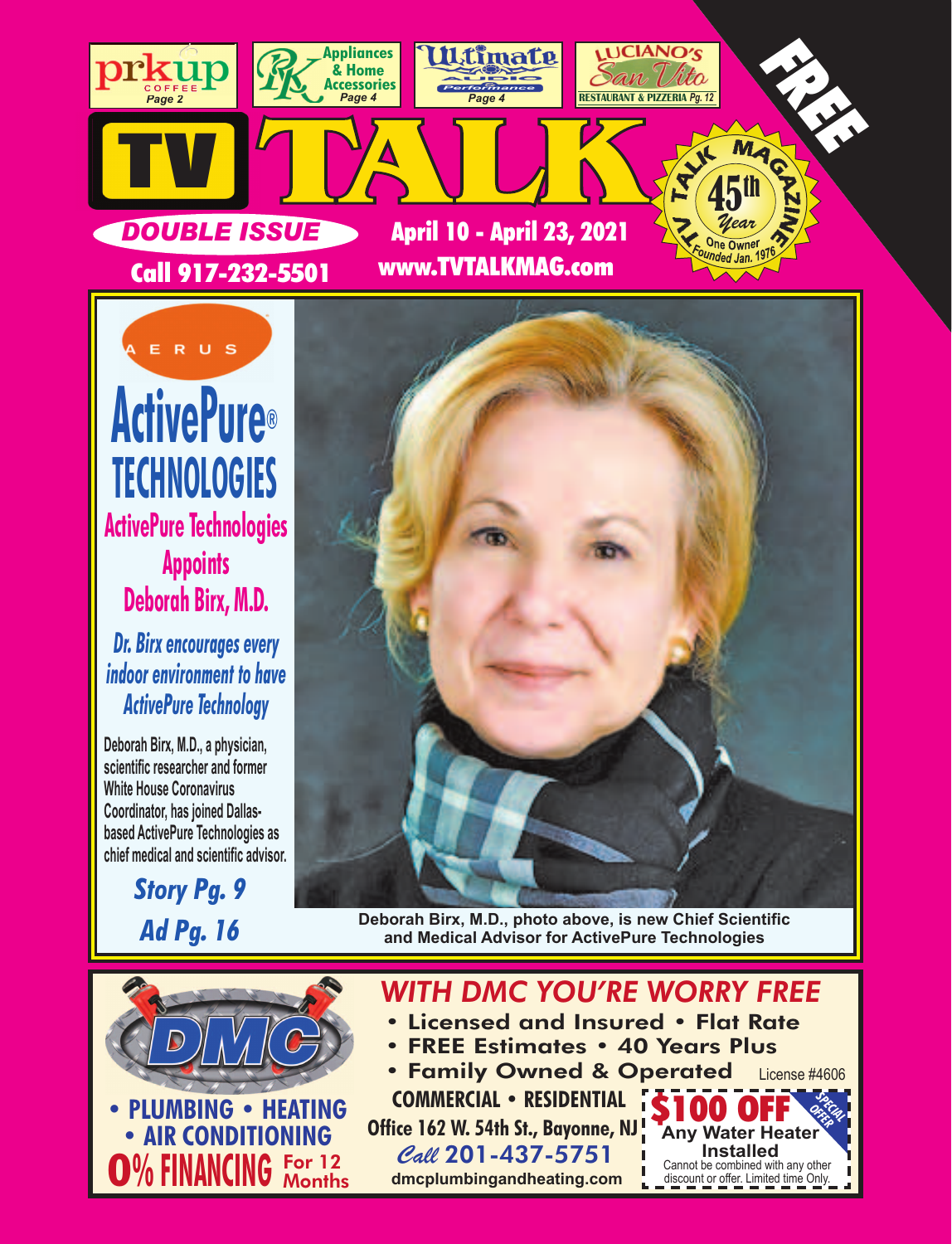## **ActivePure®** ERUS **TECHNOLOGIES ActivePure Technologies Appoints Deborah Birx, M.D.**

## *Dr. Birx encourages every indoor environment to have ActivePure Technology*

ActivePure is a global provider of air and surface products that destroy the COVID-19 virus and other pathogens in the air and on surfaces, using a unique, patented technology.

"I am pleased to be joining ActivePure Technologies, a company that provides a critical layer of protection against this virus and other pathogens," said Birx. "My work for ActivePure is a logical extension of my 40-year career in science and public service. ActivePure is a company rooted in science, and I will be doing my best to continue to save lives and ensure Americans are safe at school, with their families, at work and in recreation."

"Dr. Birx, one of the highest-ranking infectious disease experts in the world, understands the value of ActivePure Technology. As a globally recognized health care expert, we are fortunate to have Dr. Birx join our team," said Joe Urso, CEO of ActivePure Technologies. "We are at a pivotal moment with COVID-19. Americans want to get back to work, back to school and back to normal, but we also want to be safe. The fastest and best way to help keep people safe indoors is with ActivePure. Dr. Birx's unique perspectives and experience will help elevate our science-backed, medical-grade technology and bring it to all indoor spaces."

In December, the University of Texas Medical Branch confirmed that the ActivePure Technology inside two of the company's devices destroys over 99.9% of airborne COVID-19 viruses within three minutes. In September, the Aerus Hydroxyl Blaster with ActivePure Technology demonstrated in an FDA-compliant laboratory MRI Global, destroys 93% of COVID-19 viruses on surfaces in three hours and over 99.9% in seven hours.

As America begins to scale back their statewide safety mandates, many companies, schools, restaurants, and places of worship are continuing to enforce protocols from the U.S. Centers for Disease Control and Prevention. They include reducing capacity and requiring face masks for the safety and comfort of all. Americans want to return to their normal lives and routines, but the only way to ensure peace of mind is to do so with added layers of protection such as ActivePure Technology. Dr. Birx joined the brand because she trusts and believes that its ActivePure Technology is the solution. ActivePure Technology, backed by science, is the

fastest-acting, most powerful surface and air disinfecting purifier available that is safe for use in occupied spaces. It is the only technology that works immediately, in real-time. The brand,

whose roots first began with NASA, has more than 100 devices that contain ActivePure, including portable, installed, and hand-held units. The portable units allow customers to operate ActivePure within minutes by simply plugging the device into a wall socket. Most ActivePure solu-

tions cost about



**Deborah Birx, M.D., Chief Scientific and Medical Advisor for ActivePure Technologies** 

\$1 a square foot for the areas they protect. In 2020, the ActivePure Medical Guardian was registered and cleared as an FDA Class II Medical Device. Currently, the Cleveland Clinic is conducting a twoyear clinical trial to study the impact of ActivePure on reducing surgical site infections.

Birx, a retired Army physician who rose to the rank of colonel, has served three presidents: George W. Bush, Barack Obama, and Donald Trump. As U.S. Global AIDS Coordinator for seven years, she headed the President's Emergency Plan for AIDS Relief, the largest global health program launched by a single nation in history. She has published over 220 manuscripts in peer-reviewed journals and authored nearly a dozen chapters in scientific publications.

Birx also joined the George W. Bush Institute in Dallas as a fellow in global health.

**To learn more about ActivePure Technology call Don Davis at 908-561-9611 and visit his website at aerusofspringfieldnj.com Email him at ddaviselectrolux@gmail.com**